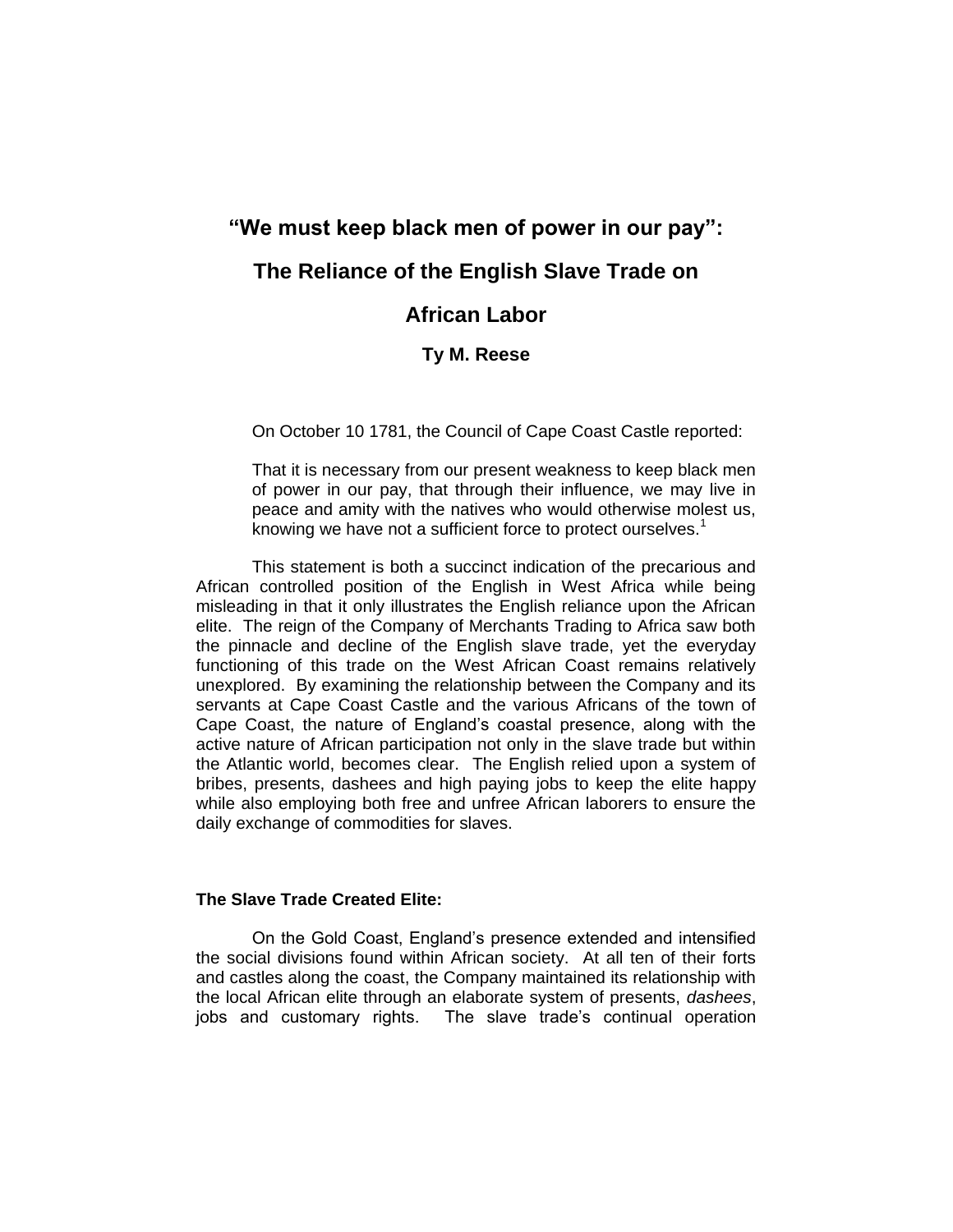depended upon free and unfree African labor while the African elite allowed the English to remain on the coast. The weakness of the English position was one reason for the extensive presentation of *dashees*. Most of the money paid to the African elite went to the local caboceers (leader of a tribe or village) and penyins (the elders of the various tribes, states or villages). The local elite dealt and interacted with the Company's representatives in a variety of ways. Upon the arrival of a slaver, tradition dictated that the captain invite the local elite aboard after inquiring into the price and supply of slaves. By presenting them with *dashees*, the captain ensured his ability to purchase slaves. $2$  In 1753, a pawn, the son of one of the Fante's chief priests, desired to see England. The Company decided that the small amount expended would increase trade with the Fante.<sup>3</sup>

The relationship between England and the African elite can be seen in the important relationship that developed between Cudjoe Caboceer and the Company. Cudjoe was the Company's intermediary at Cape Coast Castle and, until his death in May 1776, played a vital role in creating and maintaining the Company's relationship with the Fante. In many instances, Cudjoe rectified the various *palavers* (disputes) enveloping the Company. In September 1752, when Governor Thomas Melvil attempted to negotiate a political and trade treaty with the Fante, the various caboceers demanded 1,000 bendies each -- a bendie's value was £8. Melvil presented them with brandy and sent Cudjoe in to negotiate separately with each. The treaty's completion owed much to the work of Cudjoe.<sup>4</sup> Cudjoe benefited in other ways than direct employment from his position. In 1767, when the Company desperately needed laborers, Cudjoe presented a group of free laborers for hire. Early on, they worked hard but they quickly grew lazy and disruptive causing the Company to spend extra money to oversee them. When they were fired, Cudjoe collected all of their wages and it was only then that Governor Gilbert Petrie realized that he had hired Cudjoe's personal slaves.<sup>5</sup>

The importance of the African elite appeared in the moneys and goods transferred from the Company to the elite. In February 1750, Cudjoe, in his position as caboceer and linguist, received £70 coast money per annum, castle bomboy James Hinch £50, messenger extraordinary George Bunissee £48, warehousekeeper servant Essinee £27 and six black soldiers £18 each. In that month, the penyins of Cape Coast received, once a week, their customary flask of rum. On eight February, the penyins received another flask as a *dashee* while on the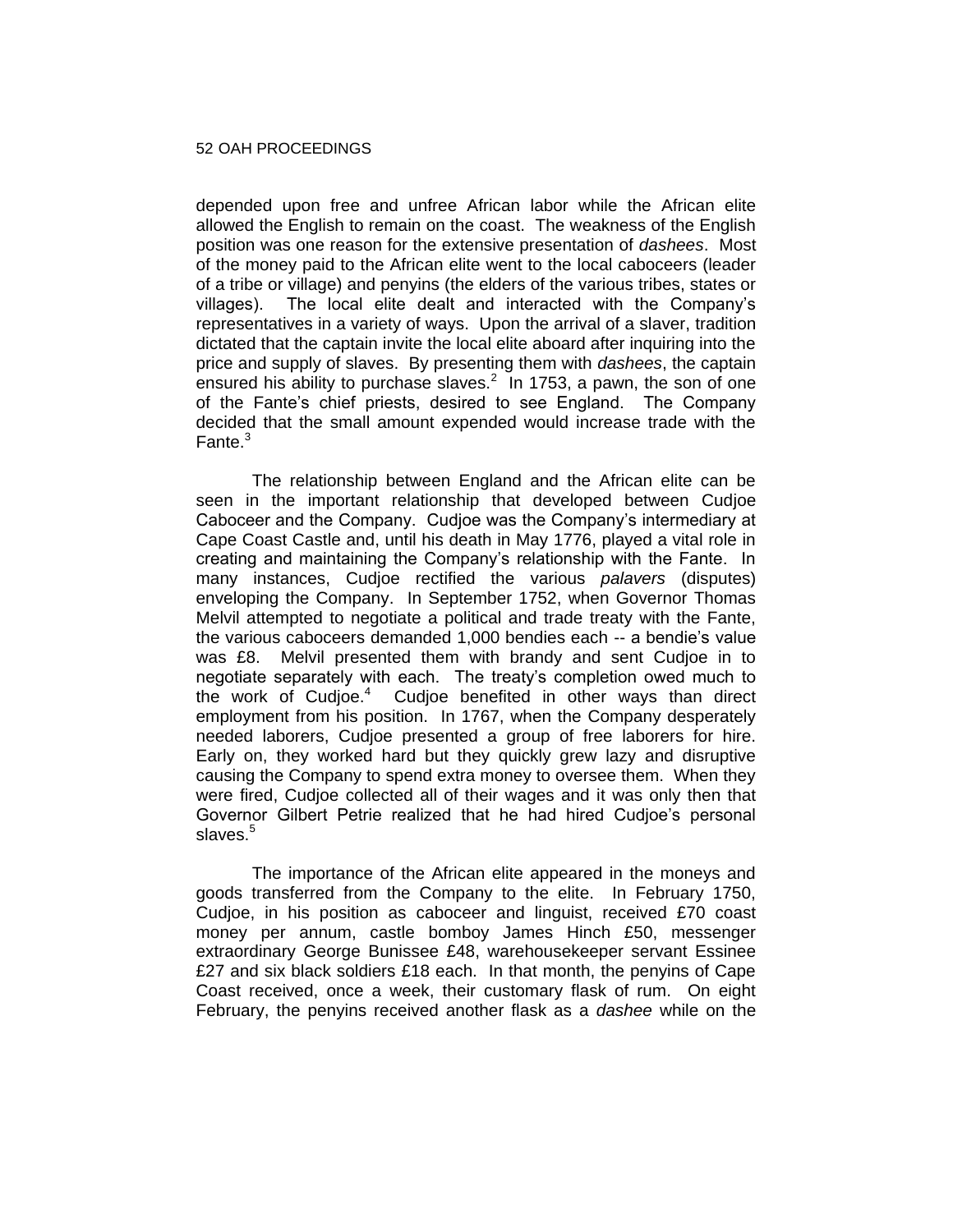sixteenth Cudjoe received an anchor of brandy. The African elite also received money indirectly through the customary ground rent and water custom. In March and April 1751, the Company paid £24 in ground rent and water custom.<sup>6</sup> August of 1766 saw pay of three and one half gallons of rum, worth £1 13s, delivered to "Black Men" while for September to October they received £32 10s paid in the following goods: iron bars, rum, halfsays, tassaties and brandy.<sup>7</sup> In 1776, the Council submitted a report to parliament concerning the expenses for the period of 1770-76. In this time the Company paid out over £7426 in "Black Men" salaries while spending over £10,628 on "Presents and Dashees."<sup>8</sup> The goods paid to this elite involved a sizable portion of the Company's budget when remembered that it received yearly parliamentary grants of between £10,000 to £15,000. In 1764, Governor William Mutter requested the following gifts sent for the local elite: three black hats with silver lace and another three with gold lace and six "hickory canes with silver heads." Mutter added that "neither the cloths, the hats, nor the lace, should be fine, but gaudy and ostentatious."<sup>9</sup> The Company's dependency upon the Africans did not force them to like them.

## **Coastal African Wage Labor:**

While the elite cooperated with the English it was both free and slave labor that made England's African trade possible and profitable. One of the most important groups of wage laborers was the canoemen as Cape Coast lacked a natural harbor.<sup>10</sup> The Company's supply ships arrived here, usually late with spoiled or unwanted goods, thus making it the responsibility of the governor to supply the outposts. As West African coastal geography ensured a constant surf beating against the shore, the tantamount problem involved moving commodities from ship to shore and conversely slaves from shore to ship. This was where the canoemen came in. Paul Isert's journal of his voyage to Guinea described the coastal waters as very shallow, hence ships dropped their anchors one and one half miles off the coast. Isert reported that most Europeans who attempted to take a small boat ashore usually capsized. Only the coastal fishermen possessed the skill, bravery and dexterity to successfully get their canoes through these breakers. This ability did not diminish their respect for the sea as Isert illustrated that before any attempted to bring their canoes through the breakers they followed a simple ritual. The leader of the canoe recited a few words, offered some brandy to the sea and then struck the canoe with his fists.<sup>11</sup> The canoemen were not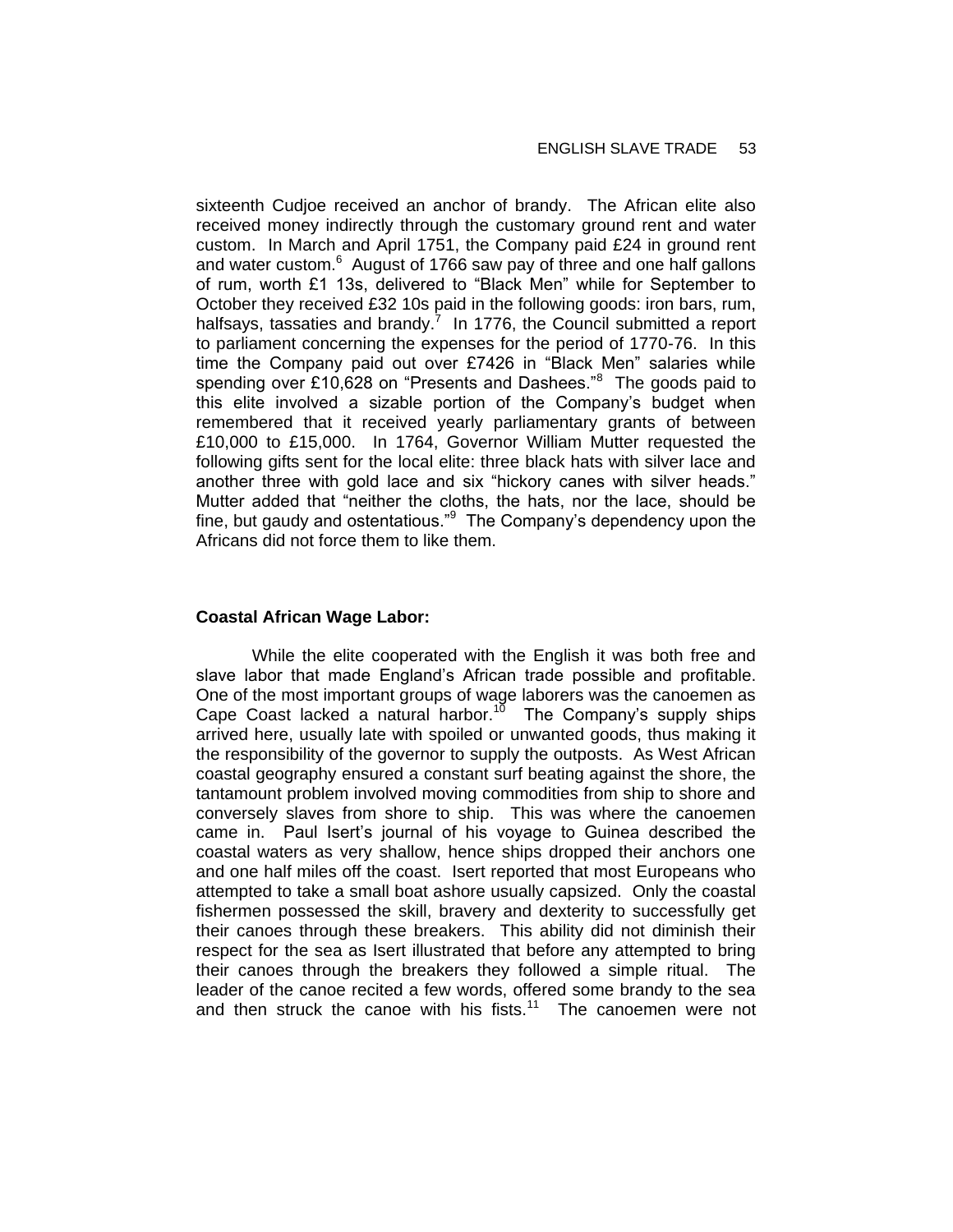always successful. Upon the arrival of the supply ship *Phoenix* on 12 May 1762, four or five large canoes were lost to the rough seas. This loss caused Governor Charles Bell to declare that May was the worst time to try to land ships. On 16 June 1762, in another correspondence to the London African Committee, Bell commented that the seas remained rough causing the *Phoenix's* unloading to proceed slowly. He was happy to report that no canoes had been lost.<sup>12</sup>

The variety of uses for canoemen increased their value to the Company and to the slavers plying the coast for slaves. As already shown, one use involved the unloading of the supply ship but canoemen also loaded ships with supplies and carried slaves out to the slavers. In June of 1755, Governor Melvil was happy when the canoemen unloaded the annual supply ship in three days. He then sent the Company's canoemen, his own personal canoemen and some free canoemen to Annamaboe to unload the supplies needed for the building of the fort there.<sup>13</sup> Around the same time, Melvil reported that the free canoemen carrying water to ships lying upon the road were being paid "well."<sup>14</sup> Another use for the canoemen emerged in 1764 when the Company required timber to continue its repairs at Cape Coast Castle. Governor Mutter reported that to obtain timber Company slaves traveled ten to twelve miles inland where they felled the trees and cut them into planks. Since it was a customary right that the local peoples supply the forts with all of their wood, the Company hired free laborers to load the canoes and then canoemen to carry the timber to the fort. The canoemen were not restricted to just the unloading and loading of ships lying off the coast. The Company used them to send supplies up and down the coast to the various outposts and to carry messages and presents not only along the coast but inland along the rivers. The various ways that the Company utilized the wage labor of the canoemen made them an important element in the creation of the slave trade's profits.

The canoemen realized their importance to the Company and used this to their advantage. The canoemen did not passively allow the Company to exploit their skills but instead they used their skills to profit from the European presence that had been sanctioned by their rulers. In 1754, the refusal of the Annamaboe canoemen to work for what the Company offered forced Governor Melvil to send Cape Coast canoemen to Annamaboe to unload a supply ship. $15$  This wage dispute was common as the Company always attempted to pay the canoemen as little as possible yet continually complained of the expense of hiring so many. The canoemen's wages were low, especially compared to the physical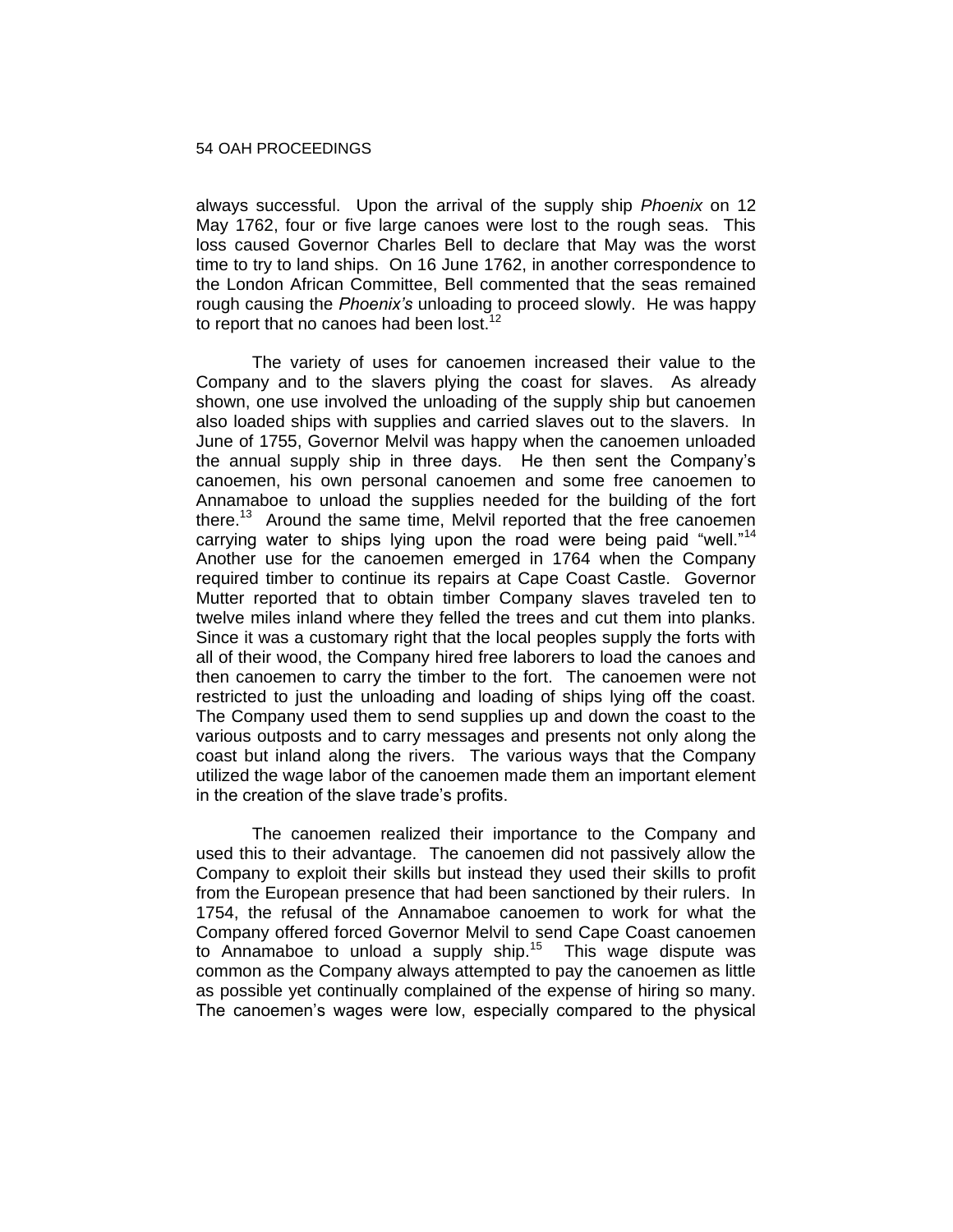labor that they performed; yet they found numerous ways to profit from their labor. The canoemen developed a customary right to pilfer some of the supplies they transported as they came into daily contact with goods of the Company and English traders. They quickly realized that their wages were minuscule compared to what the English possessed. This custom developed naturally as supervision of the canoemen only occurred when they were either loading or unloading their canoes. When the Company hired bomboys to supervise the "launching, drawing and landing of canoes," they soon found that the African bomboys continually looked the other way. $16$ 

The records of Cape Coast Castle for February 1751 illustrated the diverse uses for canoemen. Under the category of "presents and *dashees*," canoemen received a present whenever they fitted out a new canoe or carried messages or messengers. On 2 February, canoemen received one flask of rum and one fathom of tobacco as subsistence while the canoemen who carried the Danish governor and his wife to Cape Coast Castle received three flasks of rum. Rum and tobacco were the most common form of payment but not always: two canoemen going to Winnebah received a keg of tallow and one sheet while a nine-hand canoe going to Winnebah received one perpet and four sheets. The Company kept canoemen waiting on the beach to be used whenever needed and paid these canoemen a weekly wage of alcohol if they worked or not. Canoemen also received pay when they were used to help rectify the almost continuous series of *palavers* along the coast. To pay off *palavers* involving the Company, goods needed to be sent and thus the Company hired canoemen to carry them to those *palavering* the Company.<sup>17</sup>

The canoemen's worth existed not only in their physical labor of propelling their canoes up and down rivers, along the coast and through the breakers but in their ability to move goods and supplies, slaves, messages, people, presents and, at times, to fight. Along with the canoemen, another important element of the Company's success and stability in West Africa came from their employment of free labor. Unlike the labor of the canoemen, which contained various elements, this almost completely physical labor involved the maintenance of the coastal trading infrastructure. The Company's dependence on free African labor was based first on necessity and second on the developing racial attitudes of the eighteenth century. In 1753, Governor Melvil wrote "the white laborers are almost all sick, I never expected much good from'em for this is not country for Europeans to work in the sun, even though they are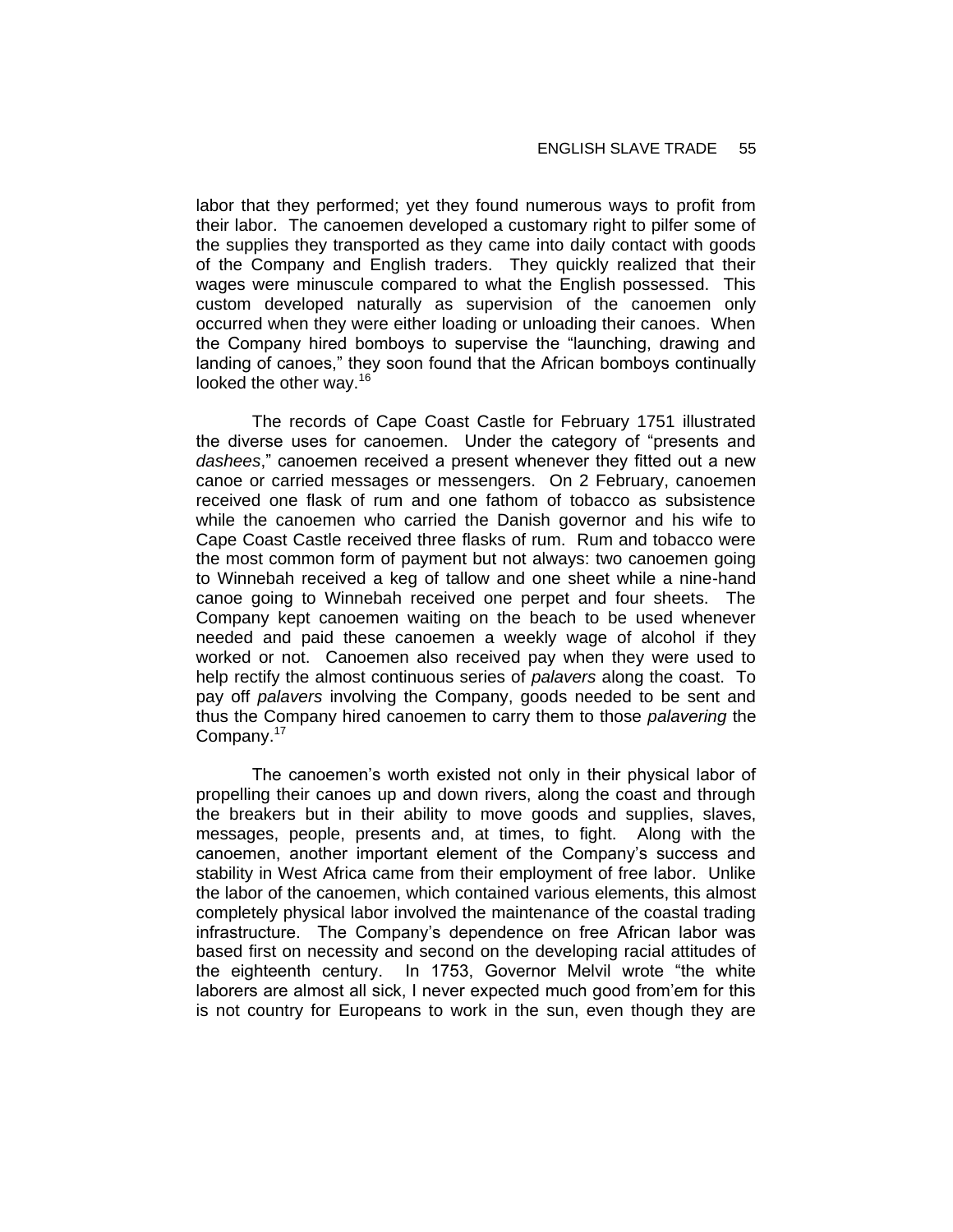sober men." In that same year M. Apperly, commander of the fort under construction at Annamaboe, reported:

These white men which I have at present that are not artificers (which is four) are useless for me as no white man can work at labourer work in this country. The white bricklayers can work but five hours a day and the blacks seven hours in the day. The sun being so extremely hot here; as I find the black bricklayers are the people I am to depend on for building the fort, out of the 23 men slaves Captain Bruce brought [from] Gambia, I've made twelve bricklayers, three carpenters and three smiths.<sup>18</sup>

The Company hired coastal labor because of their constant lack of European labor and because they believed that in the harsh African environment Africans could work more. One of the justifications for American slavery justified the use of free labor on the coast. Of course, if slavery comprised the dominant labor force of the western areas of the Atlantic it would seem logical that the Company, so near to the source of slaves, would use slaves exclusively. The Company did use slaves and pawns, yet a reflection of Governor Mutter illustrated the dilemma the governors of Cape Coast Castle worked under.

As to Company slaves, it would undoubtedly be necessary to have a supply of them, but till they could be procured [mainly paid for], free labourers might be hired, and they would come full as cheap as Company slaves, but then they must not be relied upon entirely, for if they once saw you could not proceed without their assistance, extravagant wages and insolent behavior, would in spite of the greatest indulgences, knock all our schemes in the head. $19$ 

The Company did not want free labor to realize its importance within the growing economy.

The Company's labor requirements continually tottered between complaining that not enough could be found or that there were too many who cost too much in wages. In January 1753, Governor Melvil complained of an attempt by the African workers to raise their wages. This occurred at a time when the Fante had reminded him that they could raise a force of 95,000 men -- probably a good time to renegotiate wages.<sup>20</sup> In March of 1753, Melvil reported that he had 100 free laborers and canoemen "employed daily" and needed more supplies to pay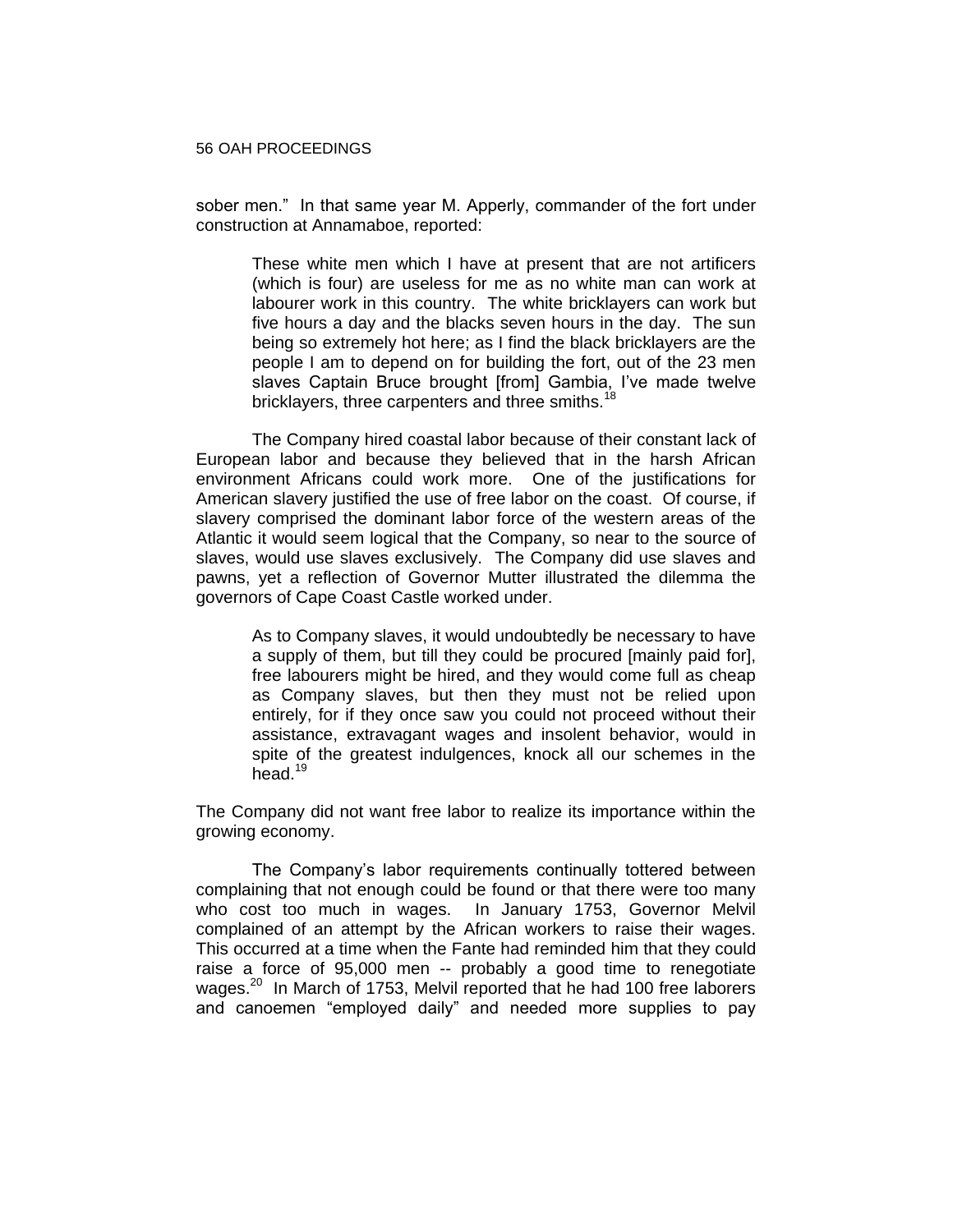wages.<sup>21</sup> Almost all of the coastal transactions, including wages, involved goods not species. In 1762, Governor Thomas Bell, during a labor shortage, explained his solution to the London Committee: "There was an absolute necessity to hire some freemen as labourers to help carry on our great building, I give them four ackies in trade goods/month, which is no more than the pay of an ordinary Company slave, I am obliged however to give them goods in advance." $^{22}$  In 1766, the Cape Coast area received an unusually heavy rainy season. Governor John Hippisley reported that Cape Coast Castle was "rotted," "damaged" and "sinking into the ground." This problem was intensified by the fact that he did not possess enough slaves, and could not hire enough free labor, to correct the structural deficiencies. The following January, 1767, Governor Gilbert Petrie reported that "neither a bricklayer or carpenter can be spared without obstructing in a great degree the important and necessary work of rebuilding this castle."<sup>23</sup> The Company was in constant want of labor or the supplies necessary to pay this labor.

## **African Slave Labor:**

The Company found that, while very useful, free labor, be it either African or European, was not their only option. The Company's mission was to ensure the infrastructure and the supply of slaves for the profitable slave trade. The commodity that they ensured a constant supply of could be used as a labor source. The only hindrance to using slave labor was the Company's parliamentary-created prohibition of selling slaves. The act that created the Company allowed it to buy slaves for use in its possessions along the coast. Thus, because of their proximity to the source of slaves, coupled with their ability to buy the best, slave labor became an important element in the day by day operations and upkeep of the Company's possessions. The other source of unfree labor available was pawns but the possession and use of pawns created complications. The Company's slaves and pawns competed with free African and European labor in doing the Company's work yet the Company never found one source of workers to be superior to the others.

An important issue within slavery studies and African history during the period of the slave trade involved the fact that slavery already existed in Africa and that African slavery differed from western slavery. Suzanne Miers and Igor Kopytoff examined the nature of African slavery and how westernized slavery prohibited one from understanding African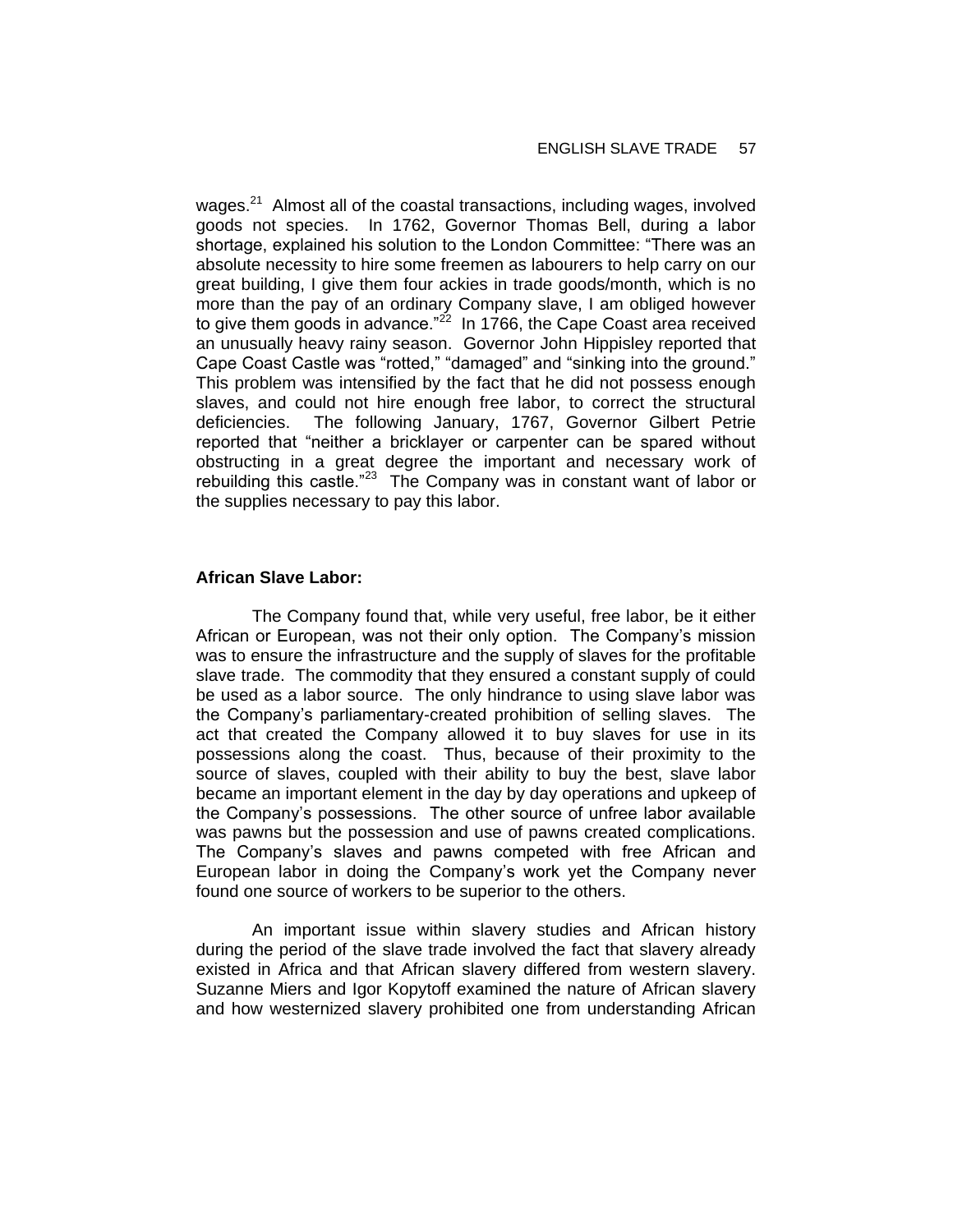slavery within its cultural context. $24$  An important question that arises here is what occurred to African slavery and European slavery when they existed side by side. At Cape Coast Castle, the Company used its slaves in the western manner while the Africans, if they did not sell their slaves, used them in an African manner. Yet, the following examination of the Company's use of slaves shows that, while they viewed their slaves as commodities, the treatment of the slaves was different and more humane than what was found in the Americas. The Company paid its slaves a wage and they were given the same privileges as the free workers. The benefits of employment, coupled with the restrictions placed upon the Company concerning its own buying and selling of slaves, served more as an opportunity than as a chattel system. It can be guessed that, in West Africa, contact between the two types of slavery, caused each to change -- at least locally. The consequences of this contact remain an area where much study and thought needs to occur.

The Company had many options where and from whom it could purchase slaves yet they quickly learned some important lessons that helped them to efficiently employ slave labor. One of the first lessons learnt was that it was better to buy slaves from far away for local use. This was because local slaves were more likely to flee and find protection among family and friends. The Company continually sought to purchase Gambia slaves who they used for a great variety of tasks around Cape Coast Castle but the most time consuming, and important, involved the constant repair and strengthening of the castle. The castle needed to be constantly maintained or the weather would totally destroy it and, concurrently, the Company believed that if the castle appeared formidable to the Africans then the Africans would believe the Company to be more powerful than what they actually were. During the summer of 1765, the Company's slaves busily tore down and rebuilt one of Cape Coast Castle's walls. By fall of the same year, the Company engaged its slaves in "paving the spur" to prevent a new tank from being destroyed by the rain. Their next job involved repairing the south wall. The discovery that the roof of the magazine was rotten and needed immediate attention interrupted this work.<sup>25</sup> In 1768, Governor Gilbert Petrie commended the slaves on doing an excellent job in building and repairing the castle especially the three slave carpenters whose skills excelled beyond the Company's two white carpenters. This improvement was especially important as it appeared that the Asante and Fante would soon go to war.<sup>26</sup> One last example of slaves being used for castle repairs occurred during late 1770, when Governor David Mill reported that the slaves needed to be paid or he would have to hire thirty to forty laborers to carry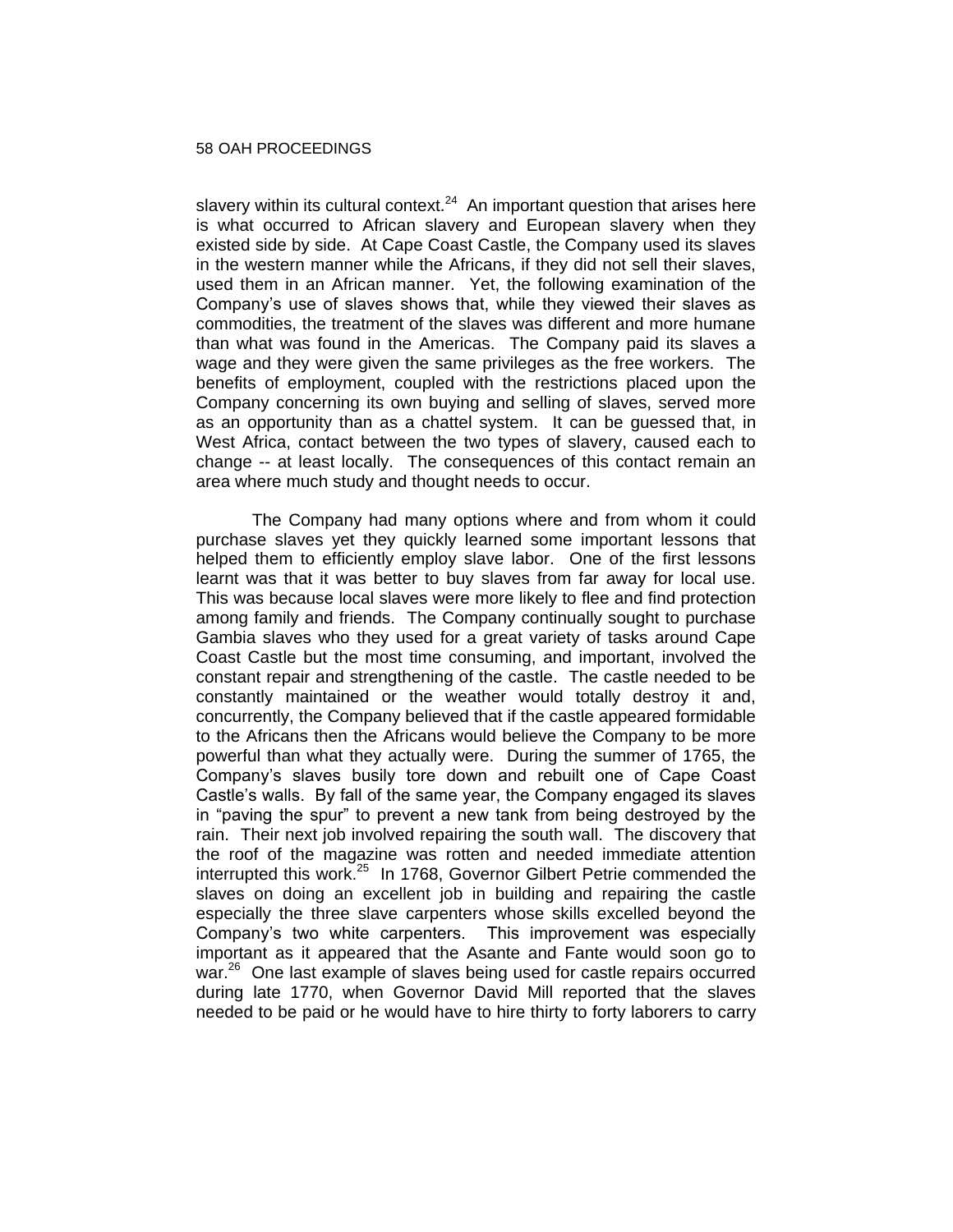stones. At this time, Governor Mill experienced trouble in hiring free laborers; therefore, he requested that he be allowed to purchase twenty or thirty young Gambia slaves.<sup>27</sup>

The Company did not restrict the labor of its slaves to just repairing and maintaining the castle and other buildings. In January 1753, Governor Melvil used slaves to unload the supply ship rather than hire free canoemen. While the slaves did a good job, Melvil reported that "other ships can not be expected to be unloaded with such expedition, as it would destroy all of our slaves."<sup>28</sup> The use of slaves to unload the supply ship was an unusual occurrence, as the local canoemen were much more qualified for the job, yet it demonstrated the Company's willingness to use slaves over free labor whenever possible. The same year, in an effort to keep his bricklayers employed in just laying bricks, Apperley requested that he be allowed to use slaves to blow stones. The Company, whenever possible, attempted to use its unskilled slaves to do any hard physical labor as skilled workers were scarce.<sup>29</sup> Governor Mutter, in a correspondence to the African Committee, explained the Company's policy towards free and slave labor. According to Mutter, the hiring of free labor only occurred when the Company did not possess enough slaves to do the job. $30$  Of course, the endemic underfunding of the Company meant that, for most of the time, it did not own, or could not purchase, enough slaves.

The other form of unfree labor available to the Company involved the use of pawns. The coastal meaning of pawns remains rather ambiguous even after a thorough examination of the Company's records. A pawn, while considered as a form of debt peonage, was not a slave, in the European definition of the term, because some amount of personal freedom remained. Toyin Falola and Paul E. Lovejoy have worked to place pawnship into its proper historical perspective as it correspondingly developed with slavery. They contend that pawnship "is related to questions of indebtedness, labor control, gender and capital flows in societies that were only perfectly connected to world markets." Pawnship emerged out of coastal poverty and was related to the attempt of families to survive at a subsistence level. When a family could not afford the commodities it desperately needed, a pawn, usually female, was contracted to the merchant. The purpose of the pawn was that its labor, now controlled by the merchant, would cover the interest on the debt and continue to provide subsistence for the family. This meant that the debt remained to be paid which, in turn, made it hard to pay off the pawnship contract. Falola and Lovejoy stressed that the pawn was not property,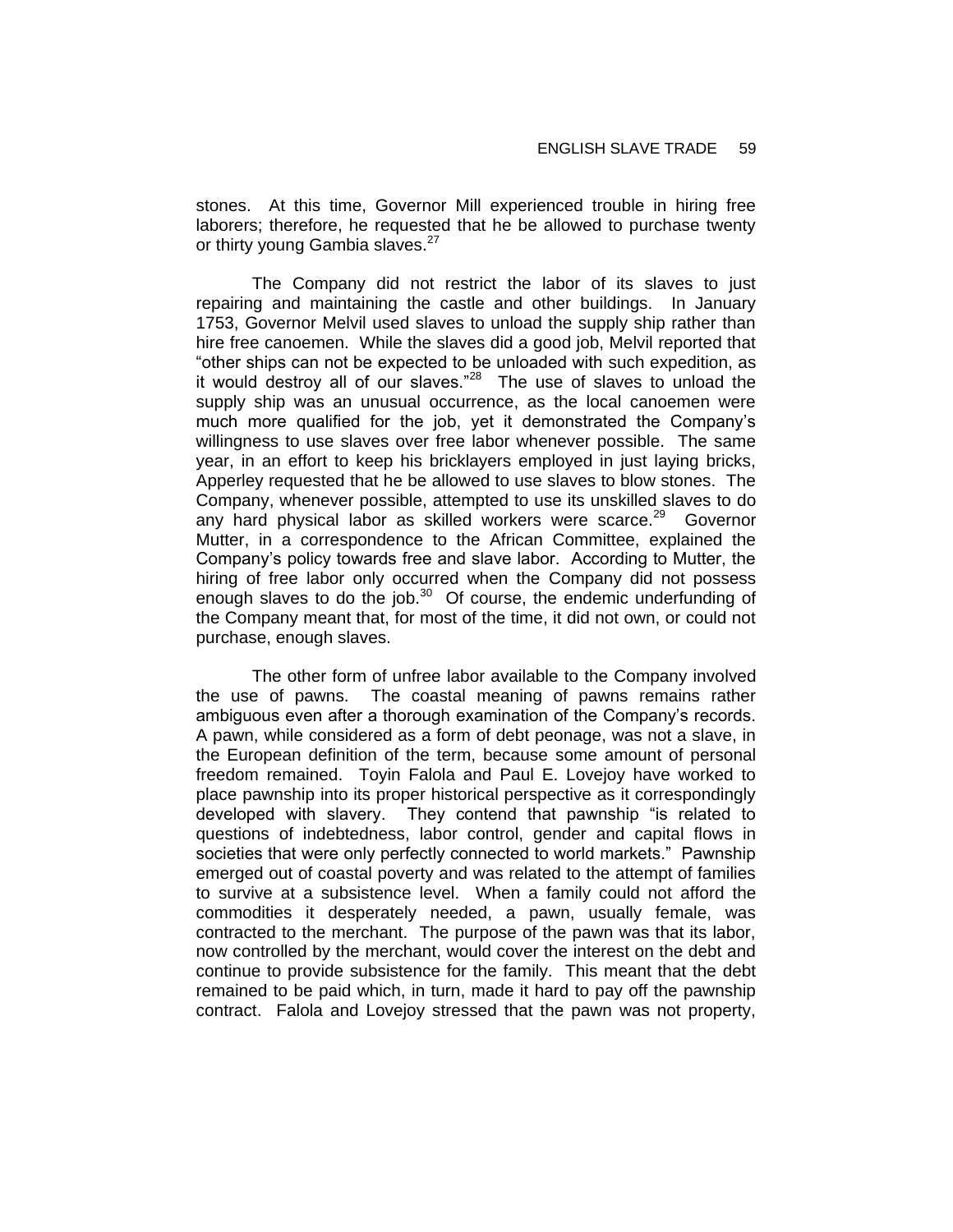only the pawn's labor, and that there existed legal channels to prevent abuse. This was important in that most pawns were held locally; thus their families and friends could easily observe the treatment of the pawn.<sup>31</sup> The locality of pawnship created difficulties for the Company when it accepted pawns, as they could not be transferred to other forts to labor.

## **Conclusion:**

The success of England's late eighteenth-century slave trade centered on the Company of Merchants Trading to Africa's relationship with both the local African elite and the free and unfree supply of African laborers. The elite allowed England to remain on the coast and greatly benefited from this relationship both directly and indirectly. The laborers, both free and unfree, while exploited through their grueling physical labor and low pay were an active element of the slave trade and in the creation of the Atlantic World. Africans did not passively allow the English to come in and carry off slaves; instead, it was the Africans who dictated the slave trade along the coast. The African elite permitted the English to remain because of the benefits they received while other Africans determined how the Company utilized the coastal labor supply. In all instances, the Africans of Cape Coast, and of the Gold Coast, held the upper hand. By demonstrating the active role of Africans in West Africa our knowledge of the contributions of Africans to the growth of the Atlantic, outside of slavery, changes our traditional view of a European dominated and created Atlantic.

#### **NOTES**

1. Public Records Office (PRO), Kew, England. Treasury Office, African Companies: T70/152, "Cape Coast Castle Council Minutes 1770-1781", 10 Oct. 1781, f. 52.

2. Alexander Falconbridge, *An Account of the Slave Trade on the Coast of Africa*  (London, 1788; reprinted, NY: AMS Press, 1973), 7.

3. PRO. T70/30,"Correspondence from Africa to England 1750-1762, Governor Thomas Melvil to African Committee", 10 March 1753, 8. Dashee is a coastal word for presents yet the English context means bribe.

4. PRO, T70/29, "Correspondence from Cape Coast Castle Council to African Committee (London), Governor Thomas Melvil to African Committee", 23 September 1752, 50.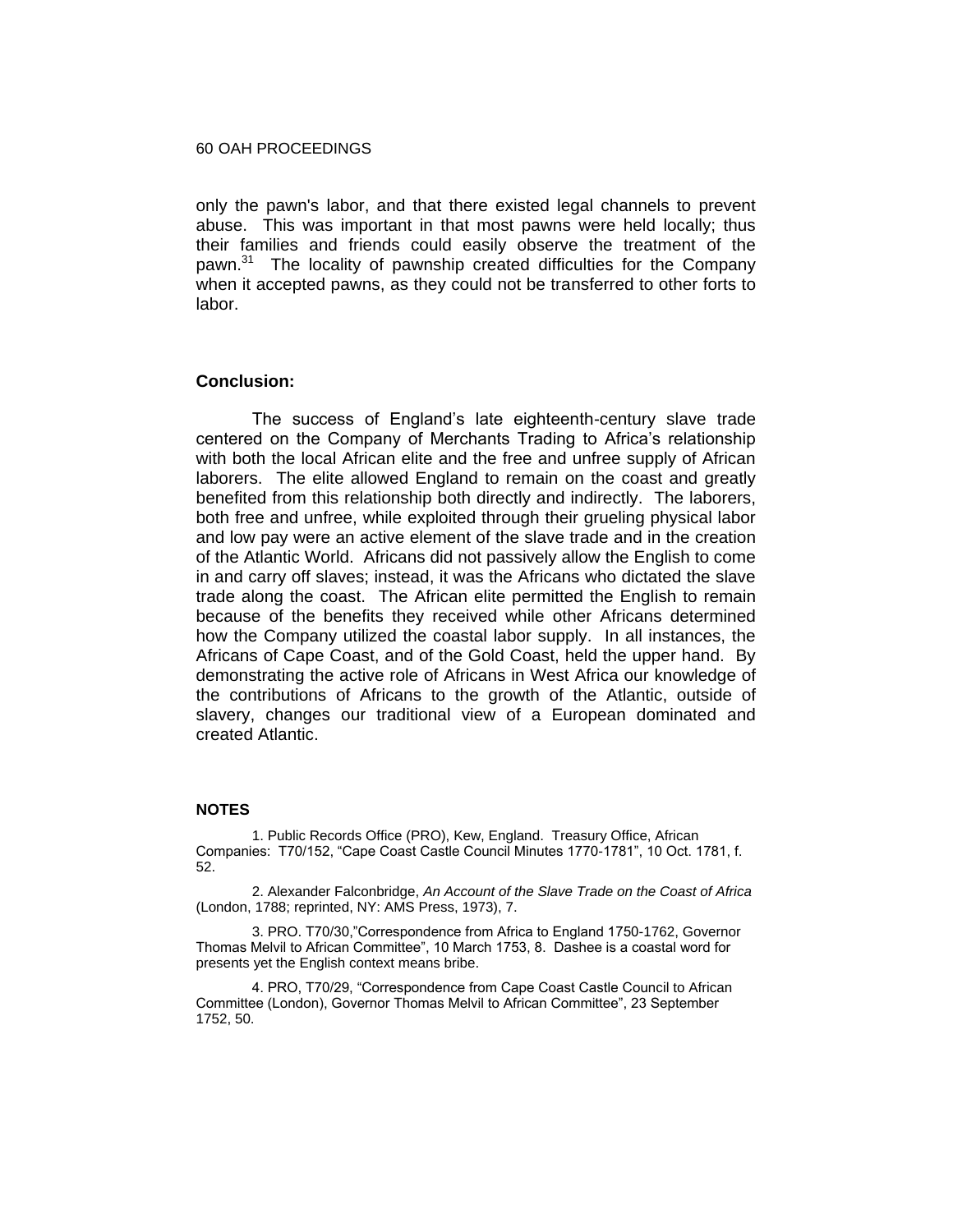5. PRO, T70/31, "Correspondence from Cape Coast Castle Council to African Committee (London), Governor Gilbert Petrie to African Committee", 31 June 1767, 237.

6. PRO, T70/425, "Cape Coast Castle Account Journal #1 for February 1750/1".

7. PRO, T70/459, "Cape Coast Castle Account Journal #31 for August to October 1766", 15, 47.

8. PRO, T70/155, "Report of Cape Coast Castle Council 1770-76".

9. PRO, T70/31, "Governor Thomas Mutter to African Committee", 27 Feb. 1764, 76-7.

10. K. Y. Daaku, *Trade and Politics on the Gold Coast 1600-1720: A Study of the African Reaction to European Trade* (Oxford: At the Clarendon Press, 1970), 33, illustrated the coastal economic dependency on the canoemen. Other works concerning the importance of canoemen to West Africa include Robert Smith, "The Canoe in West African History" *Journal of African History* 11 no. 4 (1970): 515-33; and Peter C.W. Gutkind, "The Canoemen of Southern Ghana" in *The Workers of African Trade*, edited by Catherine Coquery-Vidrovitah and Paul E. Lovejoy (London: SAGE Publications, 1985).

11. Paul Erdmann Isert, *Letters on West Africa and the Slave Trade: Journey to Guinea and the Caribbean Islands in Columbia*, translated and edited by Selena Axelrod Winsnes (Copenhagen: 1758; reprinted, Oxford: Oxford University Press, 1992), 27-28.

12. PRO, T70/31, "Governor Charles Bell to African Committee", 12 May 1762, 1; and, Bell to Committee, 21 June 1762, 2.

13. PRO, T70/30, "Governor Thomas Melvil to African Committee", 9 June 1755, 82.

14. PRO, T70/30, "Governor Thomas Melvil to African Committee", 17 March 1755, 85.

15. PRO, T70/30, "Governor Thomas Melvil to African Committee", 1 July 1754, 63.

16. PRO, T70/152, "Cape Coast Castle Council Minutes" 1770-1781, 16 June 1780, f. 44.

17. PRO, T70/425, *Journal*, February 1751. This is the most thorough journal in that it lists the actual wages paid instead of just combining them under their heading in a lump sum.

18. PRO, T70/30, "Governor Thomas Melvil to African Committee", 14 March 1753, 11; and Melvil to Committee, 22 April 1753, 27.

19. PRO, T70/31, "Governor William Mutter to African Committee", 10 January 1764, 50.

20. PRO, T70/29, "Governor Thomas Melvil to African Committee", 7 January 1753, 53; and Melvil to Committee, 30 October 1752, 52.

21. PRO, T70/30, "Governor Thomas Melvil to African Committee", 11 March 1753, 9.

22. PRO, T70/31, "Governor Charles Bell to African Committee", 24 December 1762, 24. Daaku's, *Trade and Politics*, 37, gives the value of one ackie to be five shillings with sixteen ackies being worth one ounce of gold or the inflated coastal value of £4.